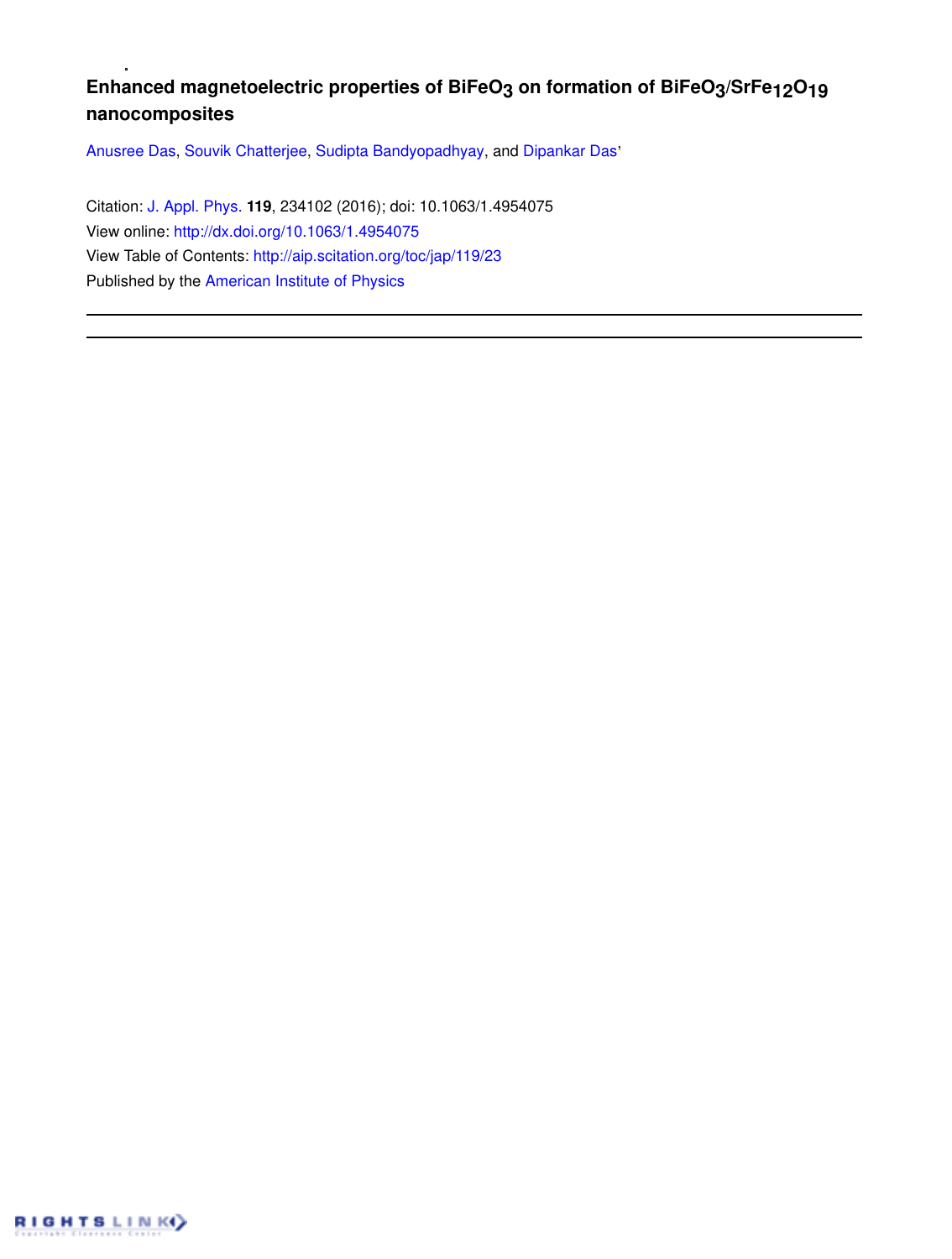

## Enhanced magnetoelectric properties of BiFeO<sub>3</sub> on formation of BiFeO<sub>3</sub>/SrFe<sub>12</sub>O<sub>19</sub> nanocomposites

Anusree Das,<sup>1</sup> Souvik Chatterjee,<sup>1</sup> Sudipta Bandyopadhyay,<sup>2</sup> and Dipankar Das<sup>1,a)</sup> <sup>1</sup>UGC-DAE Consortium for Scientific Research, Kolkata Centre, III/LB-8, Bidhannagar, Kolkata 700098, India  $2$ Department of Physics, University of Calcutta, Kolkata 700009, India

(Received 10 February 2016; accepted 4 June 2016; published online 17 June 2016)

Nanocomposites (NCs) comprising  $(1-x)$  BiFeO<sub>3</sub> (BFO) and x SrFe<sub>12</sub>O<sub>19</sub> (SRF) ( $x = 0.1, 0.2, 0.3$ , and 0.4) have been prepared by a sol-gel route. Presence of pure phases of both  $\text{BiFeO}_3$  (BFO) and  $S$ rFe<sub>12</sub>O<sub>19</sub> (SRF) in the NCs for  $x = 0.3$  and 0.4 has been confirmed by Rietveld analysis of XRD data though a minor impurity phase is observed in the case of  $x = 0.1$  and 0.2 NCs. Transmission electron micrographs of the NCs show that particles are mostly spherical with average size of 30 nm. M-H measurements at 300 and 10 K indicate predominantly ferrimagnetic behavior of all the NCs with an increasing trend of saturation magnetization values with increasing content of SRF. Dielectric constant  $(\varepsilon_r)$  of the NCs at room temperature shows a dispersive behavior with frequency and attains a constant value at higher frequency.  $\varepsilon_r - T$  measurements reveal an increasing trend of dielectric constant of the NCs with increasing temperature and show an anomaly around the antiferromagnetic transition temperature of BFO, which indicates magnetoelectric coupling in the NCs. The variation of capacitance in the presence of magnetic field confirms the enhancement of magnetoelectric effect in the NCs. <sup>57</sup>Fe Mössbauer spectroscopy results indicate the presence of only  $\overline{Fe}^{3+}$  ions in usual crystallographic sites of BFO and SRF. Published by AIP Publishing. [http://dx.doi.org/10.1063/1.4954075]

## I. INTRODUCTION

Multiferroics are materials with two or more primary ferroic properties such as ferroelasticity, ferroelectricity, and ferro/ferri-magnetism that are united in the same phase and have drawn considerable attention of research community recently due to their potential applications in spintronics, memory devices, electromagnetic sensors, etc.<sup>1</sup> Multiferroics exhibit magnetoelectric (ME) effect that enables one to tune electric polarization by application of external magnetic field or induce magnetization by electric field in these classes of materials.<sup>2</sup> Bismuth ferrite (BiFeO<sub>3</sub>, BFO) having high ferroelectric (Curie temperature,  $T_C \sim 1103$  K) and antiferromagnetic (Neel temperature,  $T_N \sim 643$  K) transition temperatures<sup>3</sup> is one of the most studied multiferroics because it shows magnetoelectric (ME) coupling effect at room temperature and hence is a potential candidate for future technological applications. But magnetoelectric coupling coefficient of bismuth ferrite (BFO) is rather weak that is primarily due to large leakage current caused by the presence of oxygen vacancies.<sup>4</sup> In addition, being a G-type antiferromagnet with spiral spin structure, BFO gives weak ferromagnetic hysteresis loop with low saturation magnetization. Improvement of ferroelectric and magnetic properties of BFO can be achieved either by proper substitution of suitable elements in the required site or by making a composite of BFO with another compound.5–9 This compound should have good ferroelectric and/or ferromagnetic properties that can enhance the desired properties of BFO along with the improvement in magnetoelectric coupling.

In the present work, strontium hexaferrite  $(SrFe_{12}O_{19},$ SRF), a ferrimagnetic material with high magnetic moment, has been chosen as the compound to be associated with BFO. In an earlier work, we have reported magnetic and hyperfine properties of BFO-SRF nanocomposite (NC) with 30 M % of SRF.<sup>10</sup> In the present paper, nanocomposites of bismuth ferrite (BFO) and strontium hexaferrite (SRF) with 10 to 40 M % of SRF have been prepared by the sol-gel method. Structural, magnetic, dielectric, and magnetodielectric properties of the nanocomposites have been investigated to establish the role of SRF in enhancing magnetic and dielectric properties of BFO. A clear signature of improvement of magnetic as well as magnetodielectric properties of the NCs with respect to the pristine BFO has been noticed, which has not been reported earlier.

### II. EXPERIMENTAL DETAILS

Nanocomposites with chemical formula x  $\text{SrFe}_{12}\text{O}_{19}$ - $(1-x)$  $BiFeO<sub>3</sub>$  with x varying from 0.1 to 0.4 have been prepared by adopting a chemical sol-gel route. $11$  Stoichiometric amounts of iron (III) nitrate nonahydrate (Fe(NO<sub>3</sub>)<sub>3</sub>.9H<sub>2</sub>O), bismuth nitrate pentahydrate  $(Bi(NO<sub>3</sub>)<sub>3</sub>·5H<sub>2</sub>O)$ , strontium nitrate  $(Sr(NO<sub>3</sub>)<sub>2</sub>)$ , and citric acid were weighed. First, citric acid was dissolved in minimum amount of distilled water. Then, weighed salts were successively added to the acid solution with continuous stirring. Next, appropriate amount of ethylene glycol was added to the resultant solution such that the mass ratio of citric acid to ethylene glycol became 3:2. Ethylene glycol helped to get a homogeneous solution and uniform particle size distribution, whereas citric acid in the present case acted as a chelating agent. The a)Email: ddas@alpha.iuc.res.in transparent brownish solution thus obtained was heated at 373 K

0021-8979/2016/119(23)/234102/7/\$30.00 119, 234102-1 Published by AIP Publishing.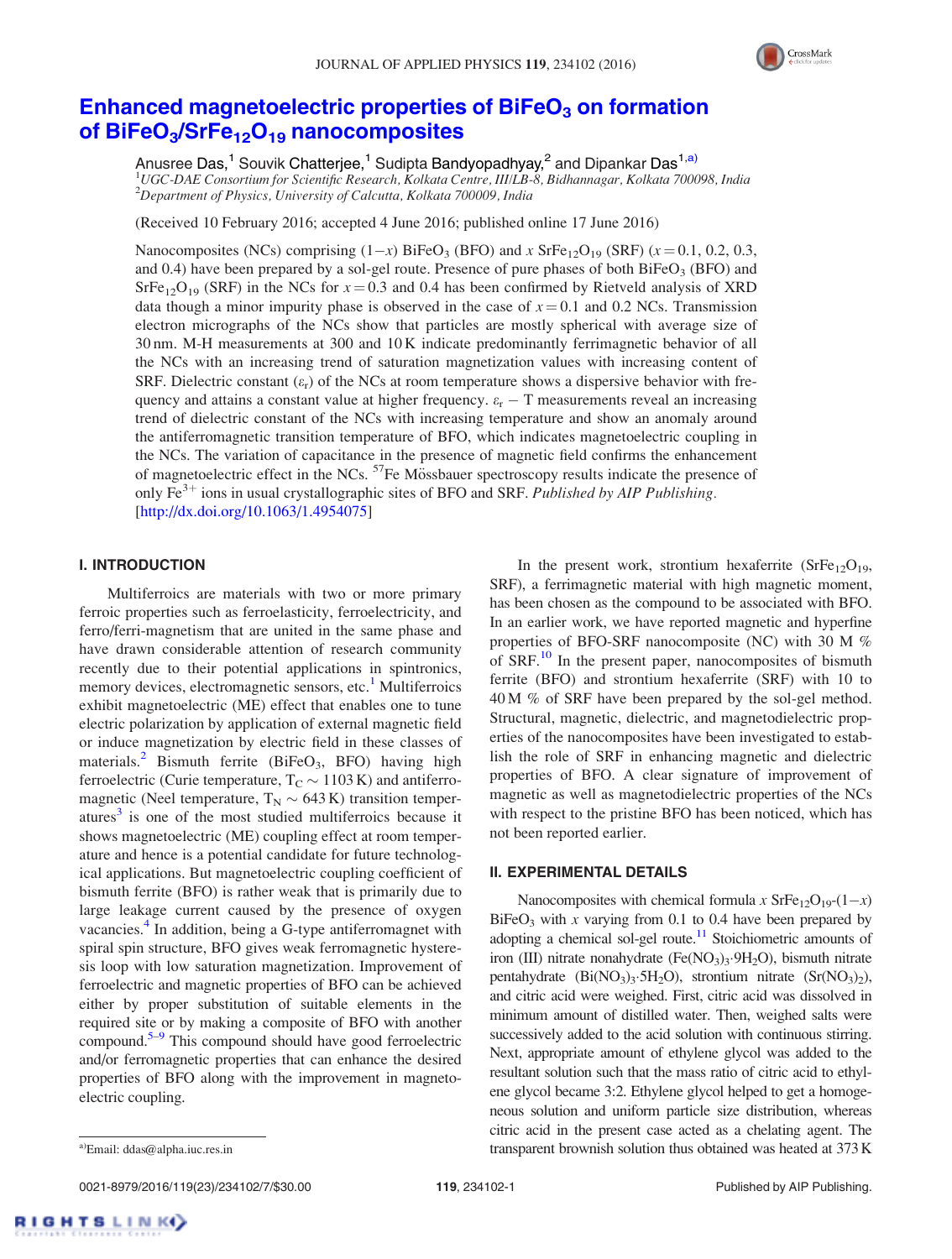

FIG. 1. Room temperature XRD patterns of all pristine samples and nanocomposites.

with continuous stirring until a viscous gel had developed. The obtained gel was dried thoroughly under an IR lamp. After an hour, the gel turned into a fluffy mass that was crushed in an agate mortar. The as-prepared gel powder was annealed at 873 K for 2 h to obtain the desired crystalline phase.

Prepared samples were characterized by x-ray diffraction (XRD), Mössbauer spectroscopy, SQUID magnetometry, and magnetoelectric measurements. To identify the crystalline phases present in the samples, x-ray diffractograms were recorded using a Bruker D8 Advance x-ray diffractometer with a Cu K $\alpha$  radiation (wavelength = 1.5406 Å) source operated at 40 mA and 40 kV. Morphological studies and particle size distribution of the samples had been carried out using a high resolution transmission electron microscope (TEM) (JEOL 2100) working at  $200 \,\mathrm{kV}$ . <sup>57</sup>Fe Mössbauer spectroscopic studies had been carried out using a pc-based 1024 channel multichannel analyzer supplied by Wissel GmbH, Germany, operating in the constant acceleration mode. A  $25 \text{mC}$ i  $57 \text{Co}$  source in Rh matrix was used as the radioactive source, and all measurements were taken in the transmission geometry. The spectrometer was calibrated with a 12  $\mu$ m thick pure natural iron foil, and all isomer shifts are measured with respect to the centroid of the sextet pattern of the natural iron foil. DC magnetization measurements had been performed using a SQUID magnetometer (MPMS XL 7, Quantum Design, USA). Room temperature magnetoelectric measurements have been performed using a cryogen-free high magnetic field (15 T) system (from Cryogenic, UK) coupled to a Keysight E4980A Precision LCR meter. High temperature dielectric measurements have been done using an Agilent E4980A Precision LCR meter.

#### III. RESULTS AND DISCUSSION

#### A. X-ray diffraction studies

Structural parameters and purity of the phases present in the prepared nanocomposites were determined by x-ray diffraction analysis. Fig. 1 shows x-ray diffraction (XRD) patterns of the pristine and all nanocomposite samples. The observed peaks correspond to reflections from crystal planes of both perovskite  $BiFeO<sub>3</sub>$  (JCPDS Card No. 86-1518) and hexagonal SrFe $_{12}O_{19}$  (JCPDS Card No. 79-1411). Presence of two ferrite phases confirms successful formation of the composite. For the NCs with  $x = 0.1$  and 0.2, some additional peaks are seen that have been identified as due to  $Bi<sub>2</sub>Fe<sub>4</sub>O<sub>9</sub>$  phase (JCPDS Card No. 74-1098). Area percentages of this impure phase are approximately 11% and 5% for  $x = 0.1$  and 0.2, respectively. Intensities of peaks due to SRF phase are seen to increase with the increment of SRF content in the nanocomposite as expected. It is also evident from the figure that the amount of the impurity phase reduces with the increase of SRF content in the  $NCS<sup>9</sup>$  and finally becomes untraceable at  $x = 0.3$ . Structural parameters and particle sizes of the phases present in all the samples are obtained by the Rietveld refinement analysis of XRD patterns using the MAUD software.<sup>12</sup> Analyzed parameters are given in Table I. It can be seen from Table I that particle sizes of both BFO and SRF in the NCs are much lower than that of the pristine BFO and pristine SRF. This indicates restricted grain growth of both the constituents during the formation of the NCs. The obtained particle sizes of BFO are 40, 31, 30, and 36 nm and that of SRF are 17, 23, 21, and 20 nm for  $x = 0.1, 0.2, 0.3$ , and 0.4, respectively. Twin peaks of BFO such as (104), (110); (006), (202); (116), (122); and (018), (214) are found to merge together giving a single broadened peak in all nanocomposites. Similar merging had been reported in doped BFO samples by others $13,14$  that were assigned to structural distortion. The merging of twin peaks of BFO in the present case indicates distortion of rhombohedral structure of BFO as BFO-SRF composite forms. It is also seen from the patterns that diffraction peaks of BFO in NCs are slightly shifted to lower angles with increasing content of SRF. This shifting denotes gradual increment in lattice parameters of BFO with incorporation of increasing

TABLE I. Fitted parameters of XRD data for x  $\text{SrFe}_{12}\text{O}_{19}$ - $(1-x)$  BiFeO<sub>3</sub> nanocomposites.

| Value of $x$ | a value of BFO $(A)$ | c value of BFO $(A)$ | a value of $SRF(A)$ c value of $SRF(A)$ |          | Particle size of BFO (nm) | Particle size of SRF (nm) |
|--------------|----------------------|----------------------|-----------------------------------------|----------|---------------------------|---------------------------|
| 0.0          | 5.5832               | 13.8834              | $\cdots$                                | $\cdots$ | 537                       | $\cdots$                  |
| 0.1          | 5.6025               | 13.7173              | 5.8981                                  | 22.5657  | 40                        |                           |
| 0.2          | 5.5938               | 13.7062              | 5.8846                                  | 23.3279  | 31                        | 23                        |
| 0.3          | 5.5896               | 13.6878              | 5.8885                                  | 23.1959  | 30                        | 21                        |
| 0.4          | 5.5969               | 13.6768              | 5.8936                                  | 23.1934  | 36                        | 21                        |
| 1.0          | $\cdots$             | $\cdots$             | 5.8880                                  | 23.0825  | $\cdots$                  | 147                       |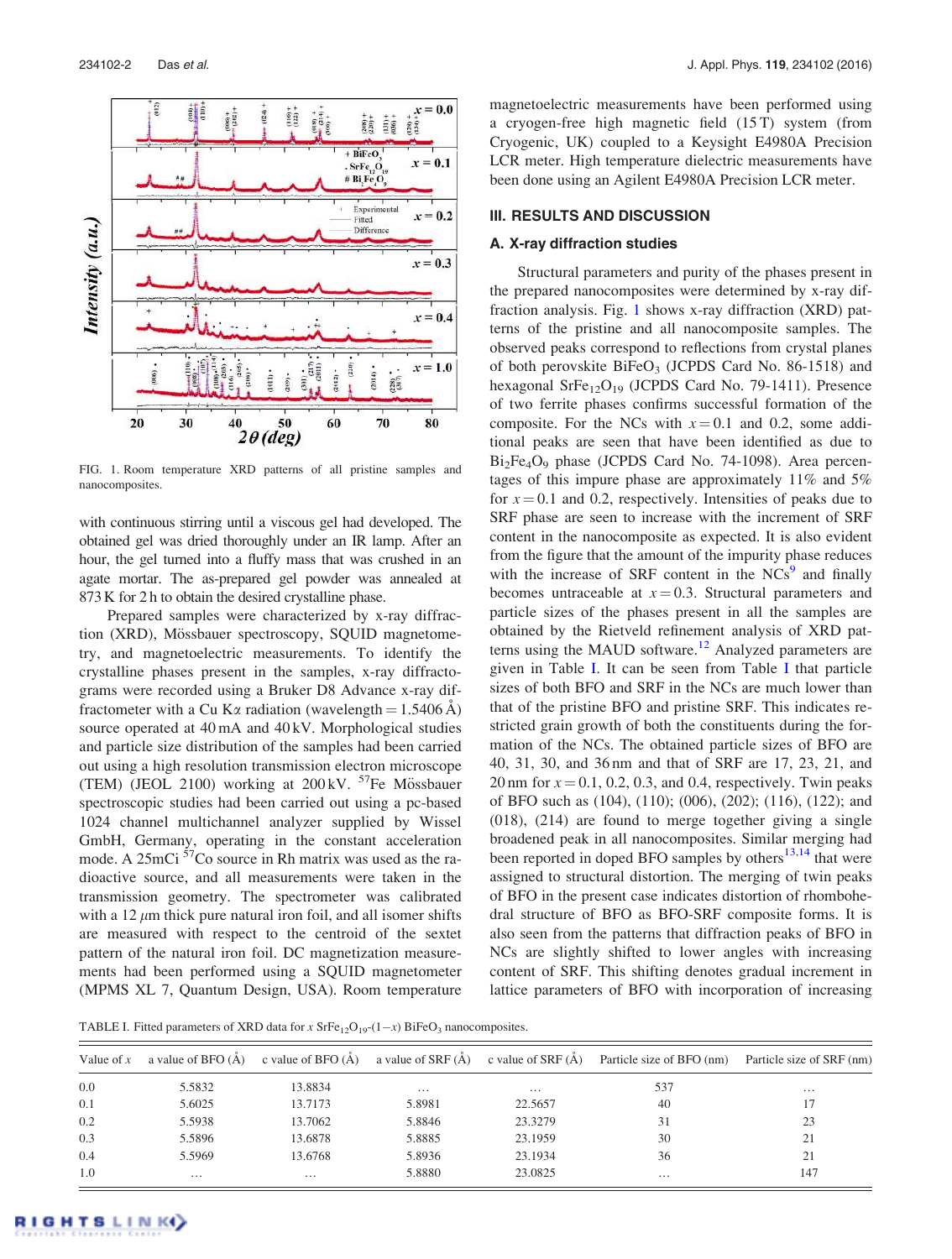

SRF content in the NCs. Similar shift has been reported by others also. $9,15$ 

#### B. TEM studies

The morphology and size distribution of the particles in the NCs are studied by transmission electron microscopy (TEM). Insets of Figs.  $2(a)$  and  $2(b)$  show TEM micrographs of NCs with  $x = 0.3$  and 0.4, respectively, whereas the main panels exhibit high resolution TEM images of the same samples. From the TEM images, it can be seen that the particles are mostly spherical and are uniformly distributed. Average particle sizes of the constituents are around 30 and 32 nm for  $x = 0.3$  and 0.4 NCs, respectively, and these particle sizes agreed well with XRD results. The high resolution image of  $0.3$ SRF-0.7BFO NC (Fig.  $2(a)$ ) depicts two types of lattice fringes with fringe width of 0.291 and 0.273 nm, whereas high resolution image of  $0.4SRF-0.6BFO NC$  (Fig.  $2(b)$ ) shows lattice fringes with widths 0.286 and 0.274 nm. These widths are close to the reported d spacing values for the (104) and (107) crystal planes of BFO and SRF, respectively (JCPDS Card Nos. 86-1518 and 79-1411, respectively). Presence of crystal planes corresponding to most intense peaks of both BFO and SRF confirms successful formation of the composite with nanometer scaled particle size.

#### C. Magnetic studies

Magnetic properties of the samples were studied by a SQUID magnetometer. Fig. 3 shows magnetic hysteresis loops (M-H) of all nanocomposites recorded at room temperature, whereas the inset shows the same for the pristine BFO at room temperature. It is clearly seen from Fig. 3 that magnetic moments of the nanocomposite samples are substantially higher than that of the pristine BFO. It can be noted that there is a small impure phase of  $Bi<sub>2</sub>Fe<sub>4</sub>O<sub>9</sub>$  present in the NCs for  $x = 0.1$  and 0.2. But  $Bi_2Fe_4O_9$  is paramagnetic at room temperature, so it has negligible contribution to the measured magnetization value of those NCs. It is also evident from Fig. 3 that the values of saturation magnetization  $(M<sub>s</sub>)$  and remnant magnetization  $(M<sub>r</sub>)$  of the composites increase with the increment of  $x$  value. It is known that BFO with size less than  $\sim 62$  nm is weakly ferromagnetic and SRF is ferrimagnetic in nature. Converting the molar percentages of SRF and BFO in the NCs to weight percentages and taking saturation magnetization value of pure SRF sample as 66.3 emu/g and pure BFO as  $0.5$  emu/g (Table II), the saturation magnetization values of the NCs with  $x = 0.1, 0.2, 0.3$ , and 0.4 were estimated to be 18.56, 30.77, 39.60, and 46.15 emu/g, respectively. But the measured saturation magnetization values of the NCs with  $x = 0.1$ , 0.2, 0.3, and 0.4 are 15.1, 27.3, 37.2, and 48.1, respectively (Table II). This difference between the estimated and experimentally measured values clearly demonstrates that net magnetization of the NCs is not merely the sum of the contributions from their components. For the NCs with  $x = 0.1$ , 0.2, and 0.3, the measured  $M_s$  values are slightly less, whereas for  $x = 0.4$ , it is slightly more than the estimated values. This may be explained by considering the dipolar interaction between magnetic moments of BFO and SRF across the interfaces as they are in close contact in the NCs. For the NCs with  $x = 0.1$ , 0.2, and 0.3 as fraction of BFO is more than that of SRF, the effective magnetic moment of SRF is reduced by antiferromagnetic BFO dipoles located near the interfaces and hence net magnetization of the NCs is reduced. As the fraction of SRF increases  $(x=0.4)$  in the NC, the field created by dipole moments of SRF overrides the negative effect of BFO as explained above and align dipole moments of



FIG. 3. Room temperature magnetic hysteresis loops of the pristine SRF and all nanocomposites. Inset shows room temperature hysteresis loop of the pristine BFO NPs.

FIG. 2. HRTEM image of (a) 0.3SRF-0.7BFO NC and (b) 0.4SRF-0.6BFO NC. Insets show TEM images of the same samples.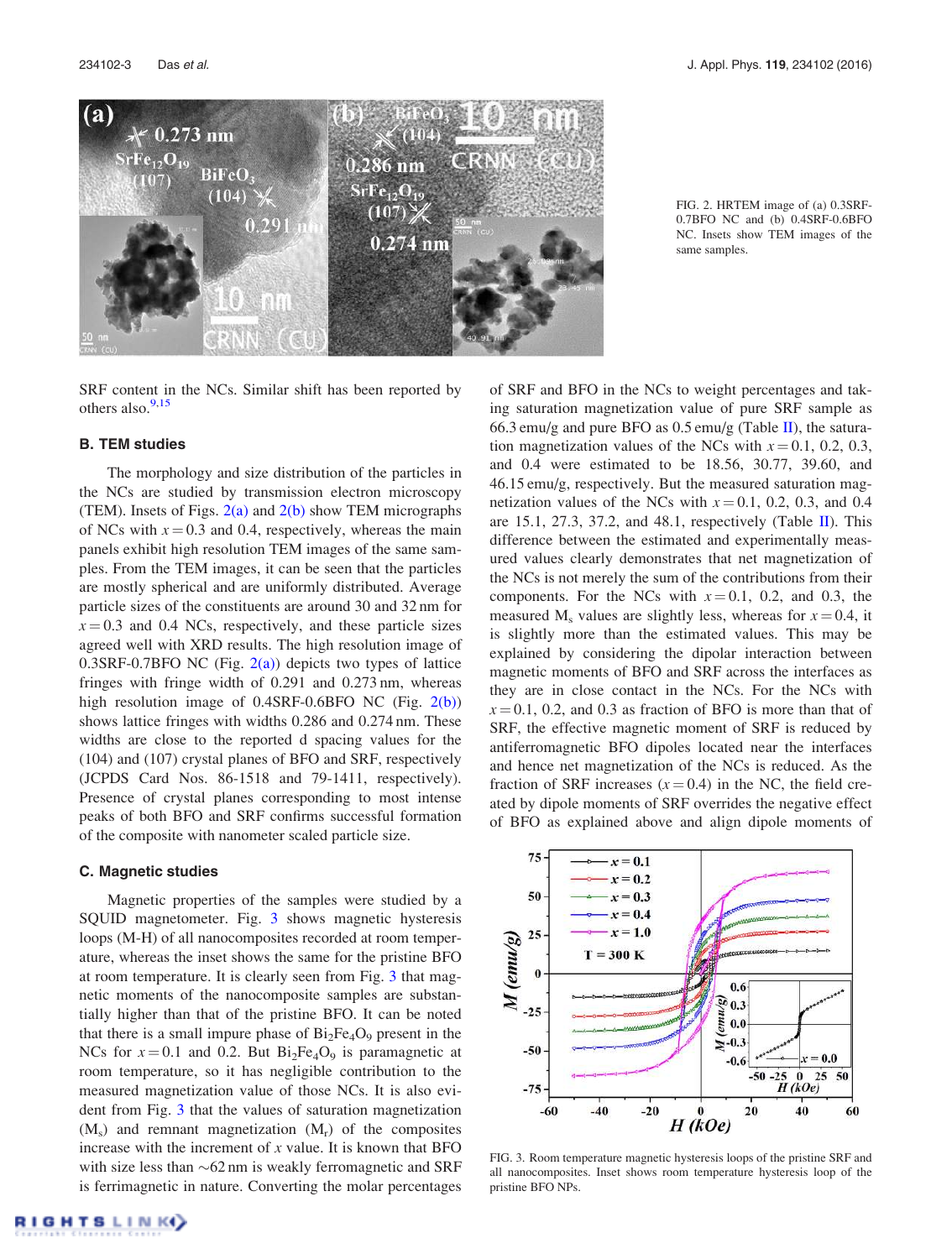TABLE II. Magnetic parameters of x  $\text{SrFe}_{12}\text{O}_{19}$ - $(1-x)$  BiFeO<sub>3</sub> nanocomposites.

| $x$ value | Measuring<br>temperature $(K)$ | $Ms$ at 50 kOe<br>(emu/g) | $M_r$<br>(emu/g) | $H_c$<br>(Oe) |
|-----------|--------------------------------|---------------------------|------------------|---------------|
| 0.0       | 300                            | 0.5                       | 0.02             | 68            |
|           | 10                             | 0.8                       | 0.1              | 874           |
| 0.1       | 300                            | 15.1                      | 6.1              | 2798          |
|           | 10                             | 20.7                      | 10.2             | 4166          |
| 0.2       | 300                            | 27.3                      | 11.6             | 3618          |
|           | 10                             | 41.1                      | 21.1             | 5256          |
| 0.3       | 300                            | 37.2                      | 17.2             | 4328          |
|           | 10                             | 54.3                      | 28.1             | 5746          |
| 0.4       | 300                            | 48.1                      | 22.2             | 4483          |
|           | 10                             | 68.0                      | 35.1             | 5930          |
| 1.0       | 300                            | 66.3                      | 32.9             | 5793          |

BFO parallel to SRF moments causing a net increase of magnetization. Similar enhancement of magnetization of a NC due to interfacial strain has been reported by others also.<sup>16</sup> From the M-H loops (Fig. 3), it is also seen that the coercivity (H<sub>c</sub>) of the nanocomposites increases with the increasing content of SRF. This enhancement in  $H_c$  could be due to complexity of having two different magnetic spin components (BFO and SRF) in the composites that increases anisotropy energy of the system. Fig. 4 represents M-H hysteresis loops of all nanocomposites recorded at 10 K, and the inset shows the hysteresis loop of the pristine BFO taken at the same temperature. The  $M_s$ ,  $M_r$ , and  $H_c$  values of nanocomposites get increased at low temperature. The increase in  $M_s$ and M<sup>r</sup> values is assigned to the decrement of thermal fluctuation of magnetic spins at lower temperature and their alignment in the applied field direction. The increment of  $H_c$ value on lowering of temperature is attributed to freezing of surface spins that requires higher magnetic field to demagnetize the sample.

## D. Dielectric studies

Frequency dependent dielectric constant  $(\varepsilon_r)$  curves recorded at room temperature of all nanocomposites and



FIG. 5. Frequency dependent dielectric constant curves of all prepared samples at room temperature.

Frequency (Hz)

the pristine BFO are shown in Fig. 5. Dielectric constant decreases with increasing frequency and finally becomes constant at higher frequency region for all samples. Electric dipoles are able to follow the frequency of applied electric field in the low frequency region that causes larger value of  $\varepsilon_r$ , but at higher frequency, dipoles are not able to follow the electric field giving lower value of  $\varepsilon_r$ .<sup>14</sup> It can be seen from Fig. 5 that  $\varepsilon_r$  values have decreased in the composites in comparison with that of the pristine BFO. This indicates degradation in dielectric properties of the composites with addition of SRF. Fig. 6 shows the variation of dielectric constant  $(\varepsilon_r)$  of all nanocomposites and the pristine BFO with temperature in the region 300–773 K. The inset shows temperature dependence of dielectric loss (tan  $\delta$ ) in the same temperature range. Both  $\varepsilon_r$  and tan  $\delta$  values increase with increase in temperature. One large anomaly is observed in all samples near 702 K in both  $\varepsilon_r$ -T and tan  $\delta$ -T graphs. It is known that bulk BFO exhibits antiferromagnetic transition around 643 K. The anomaly seen around 702 K is in the vicinity of antiferromagnetic Neel temperature of BFO.<sup>17,18</sup> Signature of a magnetic transition in the temperature dependent dielectric



FIG. 4. Magnetic hysteresis loops of all NCs at 10 K. Inset exhibits the same of the pristine BFO.



FIG. 6. Temperature dependence of dielectric constant and dielectric loss (inset) of all samples.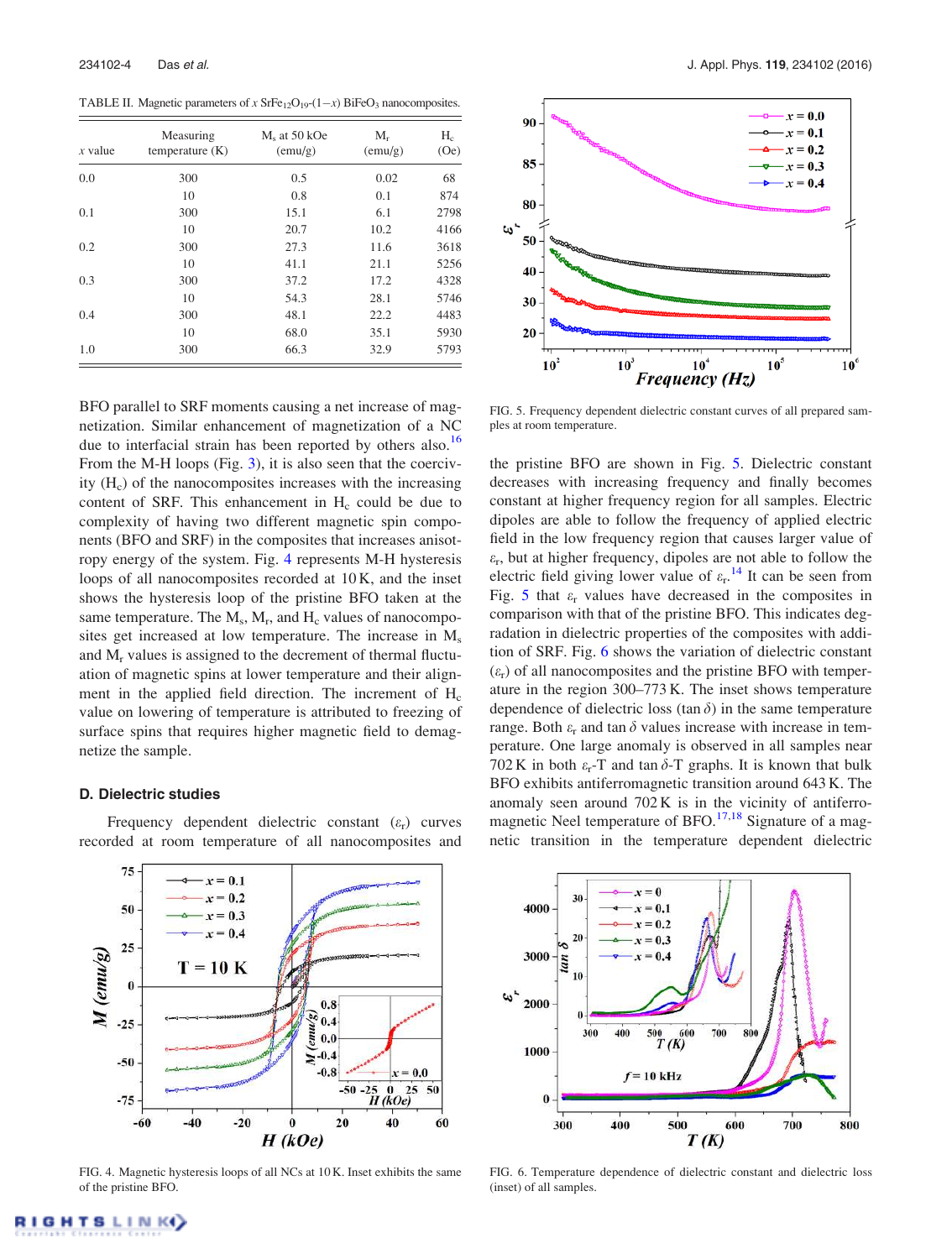

FIG. 7. Magnetic field-induced change in dielectric constant at 10 kHz of the pristine BFO and NCs ( $x = 0.1$ , 0.2, and 0.4) measured at 300 K.

constant curves indicates orientation of magnetic dipole moments of BFO in the presence of external electric field, i.e., magnetoelectric coupling in all NCs along with the pristine BFO. It is also seen from Fig. 6 that the magnitude of this anomaly (peak intensity) reduces with the increase in SRF content, which is attributed to the presence of higher fraction of the ferrimagnetic component that suppresses the effect of antiferromagnetic BFO. Another anomaly is observed around 550 K in temperature dependent dielectric constant and dielectric loss curves of NCs with  $x = 0.2, 0.3$ , and 0.4. Similar anomaly has been observed in BFO near 450 K, which is assigned to the  $\text{Fe}^{3+}/\text{Fe}^{2+}$  charge transfer.<sup>14,19</sup> But in our samples, no such anomaly is found in the pristine BFO. The anomaly observed in present three NCs near 550 K is attributed to hopping of electrons between  $\text{Fe}^{2+}$  and  $\text{Fe}^{3+}$ ions at the octahedral sites of  $\text{SrFe}_{12}\text{O}_{19}$ . The crystal structure of SRF is hexagonal and Fe ions occupy tetrahedral, octahedral, and trigonal bipyramidal sites.  $\text{Fe}^{2+}$  ions formed during annealing of the as- prepared sample prefer to go to the octahedral sites.<sup>20</sup> In the pristine BFO, this anomaly is absent and in 0.1SRF-0.9BFO NC, it was not detected due to low content of SRF. With the increment of SRF content, the anomaly becomes more prominent.

#### E. Magnetoelectric studies

Magnetoelectric (ME) coupling facilitates tailoring of magnetic properties in the presence of electric field and the tuning of electric properties by applying the external magnetic field of multiferroic materials. Magnetocapacitance (MC) is a measure of the change in dielectric constant of a material in the presence of magnetic field and therefore is a parameter to test the presence of magnetoelectric effect. Magnetocapacitance is defined as  $MC = \frac{\varepsilon_r(H) - \varepsilon_r(0)}{\varepsilon_r(0)}$ , where  $\varepsilon_r(H)$  and  $\varepsilon_r(0)$ denote dielectric constants at applied field H and zero field, respectively.<sup>21</sup> In multiferroics, both ferroelectricity and ferromagnetism are present in a single phase. It is known that



FIG. 8. Room temperature Mössbauer spectra of all samples (open circles: experimental, black: fitted, blue: 4f<sub>2</sub>, green: 2a and 4f<sub>1</sub>, red: 12 k, purple: 2b, magenta: BFO, dark yellow: Bi<sub>2</sub>Fe<sub>4</sub>O<sub>9</sub>).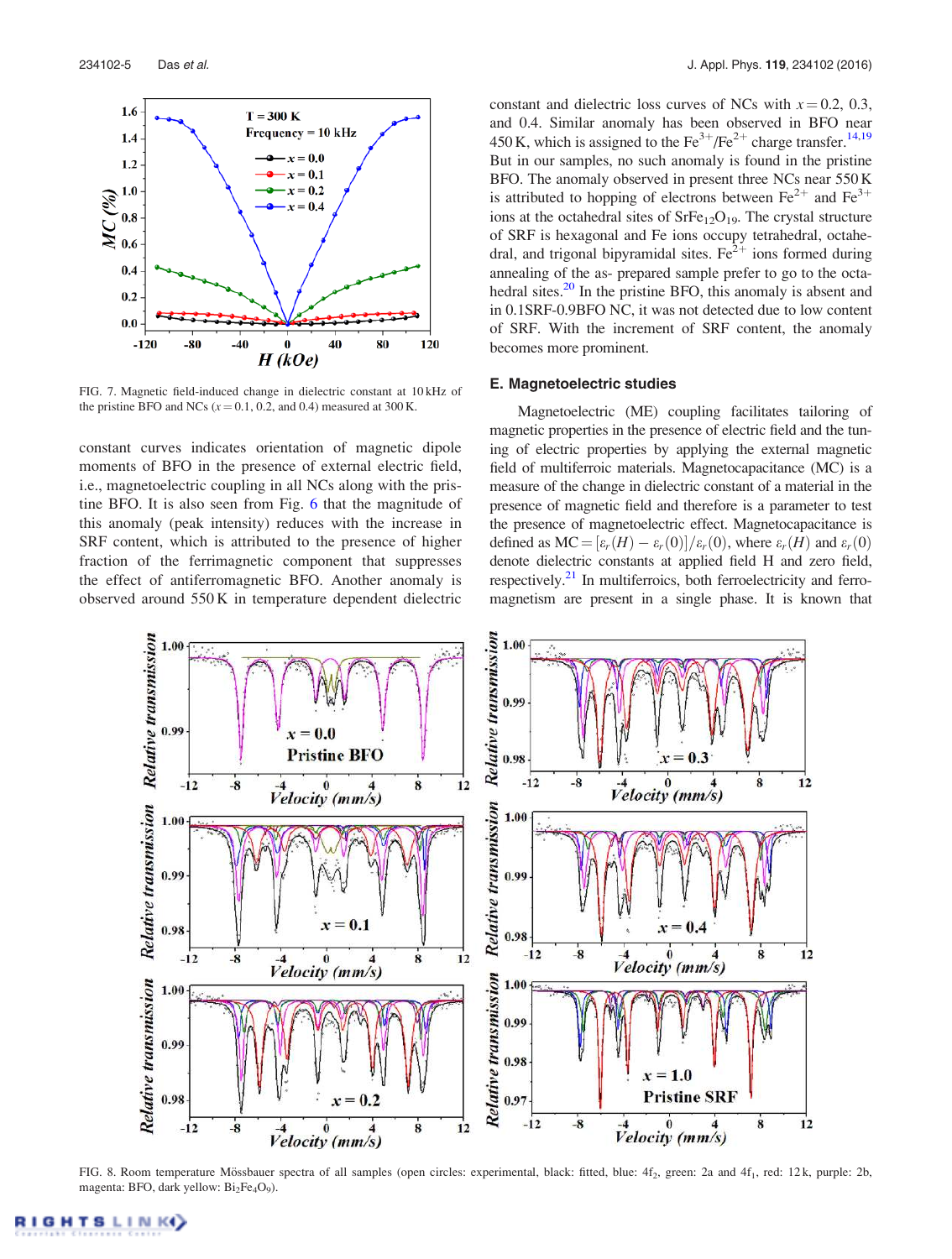| $x$ value | Site                        | Isomer shift (mm/s) | Quadrupole splitting (mm/s) | Line width $(mm/s)$ | Internal hyperfine field (kOe) |
|-----------|-----------------------------|---------------------|-----------------------------|---------------------|--------------------------------|
| 0.0       | <b>BFO</b>                  | 0.38                | 0.14                        | 0.53                | 496                            |
|           | $Bi2Fe4O9$                  | 0.38                | 0.52                        | 0.56                | $\cdots$                       |
| 0.1       | 12k                         | 0.27                | 0.36                        | 0.78                | 410                            |
|           | $4\mathrm{f}_2$             | 0.33                | 0.01                        | 0.51                | 512                            |
|           | $4f_1 + 2a$                 | 0.24                | 0.03                        | 0.38                | 487                            |
|           | 2 <sub>b</sub>              | 0.07                | 2.15                        | 0.24                | 417                            |
|           | <b>BFO</b>                  | 0.28                | 0.12                        | 0.54                | 501                            |
|           | $Bi2Fe4O9$                  | 0.33                | 0.49                        | 1.1                 | $\ldots$                       |
| 0.2       | 12k                         | 0.40                | 0.36                        | 0.62                | 404                            |
|           | $4\mathrm{f}_2$             | 0.43                | 0.10                        | 0.37                | 510                            |
|           | $4f_1 + 2a$                 | 0.38                | 0.29                        | 0.39                | 480                            |
|           | 2 <sub>b</sub>              | 0.03                | 2.16                        | 0.38                | 400                            |
|           | <b>BFO</b>                  | 0.41                | 0.03                        | 0.47                | 495                            |
| 0.3       | 12k                         | 0.26                | 0.38                        | 0.70                | 402                            |
|           | $4\mathrm{f}_2$             | 0.27                | 0.34                        | 0.30                | 508                            |
|           | $4f_1 + 2a$                 | 0.24                | 0.35                        | 0.49                | 468                            |
|           | 2 <sub>b</sub>              | 0.09                | 2.15                        | 0.43                | 404                            |
|           | <b>BFO</b>                  | 0.30                | 0.11                        | 0.49                | 489                            |
| 0.4       | 12k                         | 0.32                | 0.39                        | 0.62                | 407                            |
|           | $4\mathrm{f}_2$             | 0.35                | 0.19                        | 0.34                | 511                            |
|           | $4\mathrm{f}_1+2\mathrm{a}$ | 0.22                | 0.30                        | 0.34                | 470                            |
|           | 2 <sub>b</sub>              | 0.07                | 2.15                        | 0.41                | 402                            |
|           | <b>BFO</b>                  | 0.32                | 0.01                        | 0.51                | 491                            |
| 1.0       | 12k                         | 0.27                | 0.40                        | 0.32                | 410                            |
|           | $4\mathrm{f}_2$             | 0.37                | 0.25                        | 0.29                | 518                            |
|           | $4f_1 + 2a$                 | 0.29                | 0.24                        | 0.43                | 495                            |
|           | 2 <sub>b</sub>              | 0.13                | 2.34                        | 0.27                | 412                            |

ferroelectrics are also piezoelectrics, i.e., they become electrically polarized under an applied stress. In a multiferroic, application of external magnetic field results a strain. This strain induces stress in the material (as it is piezoelectric) that creates an electric field. $^{22}$  In the presence of the electric field, ferroelectric domains of the sample align themselves in field direction and enhance polarization and hence modify dielectric constant of the sample. Fig. 7 represents variation of magnetocapacitance of nanocomposites for compositions  $x = 0.1$ , 0.2, and 0.4 and the pristine BFO measured at 10 kHz in the presence of magnetic field ranging from -110 to 110 kOe. It is evident from the figure that all curves in positive and negative field regions are mostly symmetric about the zero field axis. With the increment of external magnetic field, magnetocapacitance of all samples increases indicating a positive magnetoelectric effect. It can be seen from the figure that MC of the NCs increases with the increasing content of SRF and becomes substantially high in the case of the NC with  $x = 0.4$ . MC values of the samples are found to be 0.06%, 0.08%, 0.44%, and 1.56% at 110 kOe for the pristine BFO  $(x=0.0)$  and NCs with  $x = 0.1$ , 0.2, and 0.4, respectively. This enhancement of MC is attributed to the stronger coupling between magnetic and ferroelectric domains<sup>21</sup> due to the presence of ferrimagnetic domains of SRF next to antiferromagnetic BFO, which increases magnetic moment of the composite system and hence MC through the magnetoelectric coupling. As  $Bi<sub>2</sub>Fe<sub>4</sub>O<sub>9</sub>$  is paramagnetic at room temperature, it cannot be multiferroic at that temperature. Hence,  $Bi<sub>2</sub>Fe<sub>4</sub>O<sub>9</sub>$  does not contribute to measured magnetocapacitance of NCs with compositions  $x = 0.1, 0.2$ .

#### F. Mössbauer spectroscopic studies

Distribution of iron atoms at the available sites and their chemical environment are investigated using Mössbauer spectroscopy. Fig. 8 shows room temperature Mössbauer spectra of all nanocomposites. Iron in SRF is present only as  $Fe<sup>3+</sup>$  and is distributed into five crystallographically different sites denoted as  $12 \text{ k}$ ,  $4 \text{ f}_1$ ,  $4 \text{ f}_2$ ,  $2 \text{ a}$ , and  $2 \text{ b}$ .  $2 \text{ s}$  Out of these five sites, hyperfine parameters of  $4f_1$  and 2a are nearly the same; hence, Mössbauer pattern of a pure SRF is fitted with four sextets. Mössbauer spectrum of 0.1SRF-0.9BFO NC has been fitted with five sextets and one doublet. Among these five sextets, four are assigned to different  $\text{Fe}^{3+}$  sites of SRF and the fifth one is due to  $Fe<sup>3+</sup>$  sites of BFO. Distinction between iron sites of BFO and SRF is made from the values of different analyzed Mössbauer hyperfine parameters including isomer shift, quadrupole splitting, and internal hyperfine field and they are tabulated in Table III. The doublet denotes a paramagnetic phase of impure  $Bi_2Fe_4O_9$ . Mössbauer spectra of other composites ( $x = 0.2, 0.3,$  and 0.4) have been fitted with five sextets attributed to both phases of SRF and BFO. It can be seen from the figure that there is no doublet in the central region of Mössbauer spectra for  $x = 0.2$ , 0.3, and 0.4. This is due to dilution of the impure phase with increasing SRF content. These findings agree well with XRD results. Spectra of all nanocomposites reveal the presence of all crystallographic inequivalent Fe  $3+$  ordered sites of both BFO and SRF phases confirming the formation of the composites.